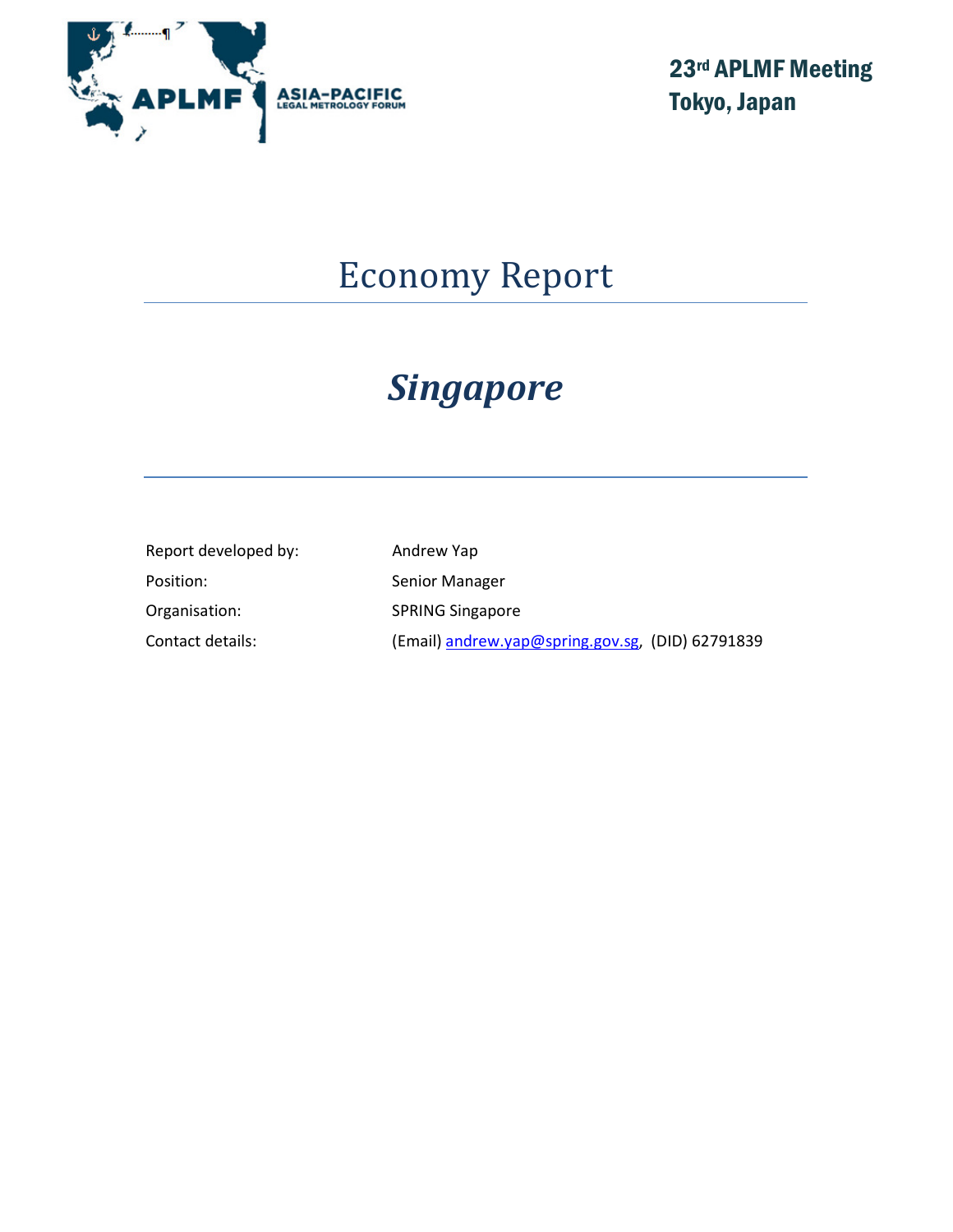# SECTION 1 – Organisation and structure for metrology

## Organisation Structures

### Legal Metrology Authority

Singapore's authority for legal metrology is SPRING Singapore, which is an agency under the Ministry of Trade and Industry responsible for helping Singapore enterprises grow, and building trust in Singapore products and services. SPRING is also the national standards and accreditation body which develops and promotes an internationally recognised standards and quality assurance infrastructure.

The Consumer Protection, Weights and Measures Division in SPRING Singapore plays an important role in protecting consumers and traders, by regulating the use of weighing and measuring instruments used for trade and pre-packaged goods. It administers Singapore's Weights and Measures programme, which ensures that a uniform and accurate system of weights and measures is used in Singapore, thereby ensuring fair trade and correct measurement for excise tax computation.

### Custodian of National Standards

The National Metrology Centre (NMC) of the Agency for Science, Technology and Research (A\*STAR) serves as the custodian of the national measurement standards in Singapore. It is responsible for the establishment and maintenance of Singapore's highest metrology reference standards traceable to the International System of Units established under the Metre Convention.

### Legislative Frameworks

SPRING Singapore administers the following legislation as part of the Weights and Measures Programme:

- Weights and Measures Act, Chapter 349
- Weights and Measures Regulations 2005
- Weights and Measures (Savings) Regulations 2005
- Weights and Measures Fees Regulations 2005
- Weights and Measures (Defences under Section 19) Regulations 2005
- Weights and Measures (Sales of Goods in Metric Unit) Order

### International arrangements and engagement

### ASEAN Consultative Committee on Standards and Quality (ACCSQ)

SPRING Singapore participates in the ACCSQ's Working Group on Legal Metrology (WG3). The WG3 is a platform for ASEAN Member States (AMS) to share experiences and cooperate on legal metrology matters, with the aim of removing technical barriers to trade associated with legal metrology. The most recent WG3 meeting was held from 2-4 Aug 2016, in Da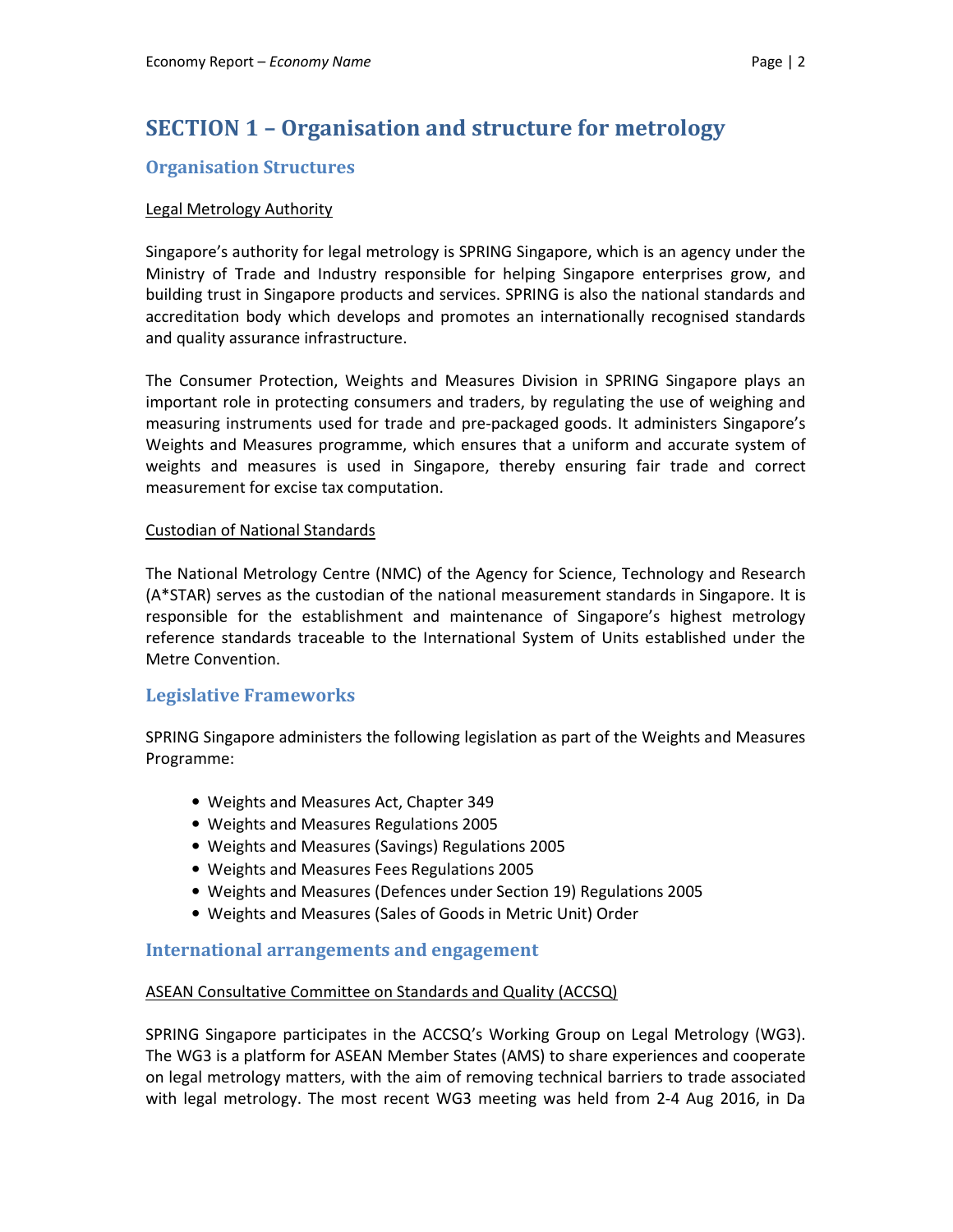Nang, Vietnam, where AMS discussed on the harmonization of technical requirements, particularly for non-automatic weighing instruments and pre-packaged products.

Under the WG3, SPRING Singapore is playing a coordinating role in consultation with New Zealand's Ministry of Business, Innovation and Employment, on the development of a case study for a potential ASEAN quantity mark system. Singapore is also contributing to the development of a set of ASEAN guidelines on implementation of Type Approval Controls for Weighing and Measuring Instruments.

### Regional Train-the-Trainer Workshop on the "Control of Pre-packaged Products"

SPRING participated in the Regional Train-the-Trainer Workshop on the "Control of Prepackaged Products" organised by Germany's Physikalisch-Technische Bundesanstalt (PTB), from 25 – 29 Jul 2016 in Cambodia. The workshop intended for AMS, is in support of the capacity building activities of the ACCSQ WG3 to promote uniform implementation of the ASEAN Common Requirements of Pre-packaged Products. The workshop enhanced understanding on the:

- ASEAN Common Requirements of Pre-packaged Products;
- Verification procedures; and
- Methodologies in conducting inspections.

### OIML Training Course on Non-Automated Weighing Instruments (NAWI)

Singapore attended the inaugural training course organised by the OIML Pilot Training Centre, from 18-22 July, in Beijing, China. The objective of the training course on NAWI was to enhance technical capabilities of participants, and provide harmonized procedures (aligned with OIML R 76) for testing of NAWI.

Participants were given the opportunity to have hands-on practice in conducting the various tests for verifying and determining the acceptability of instruments.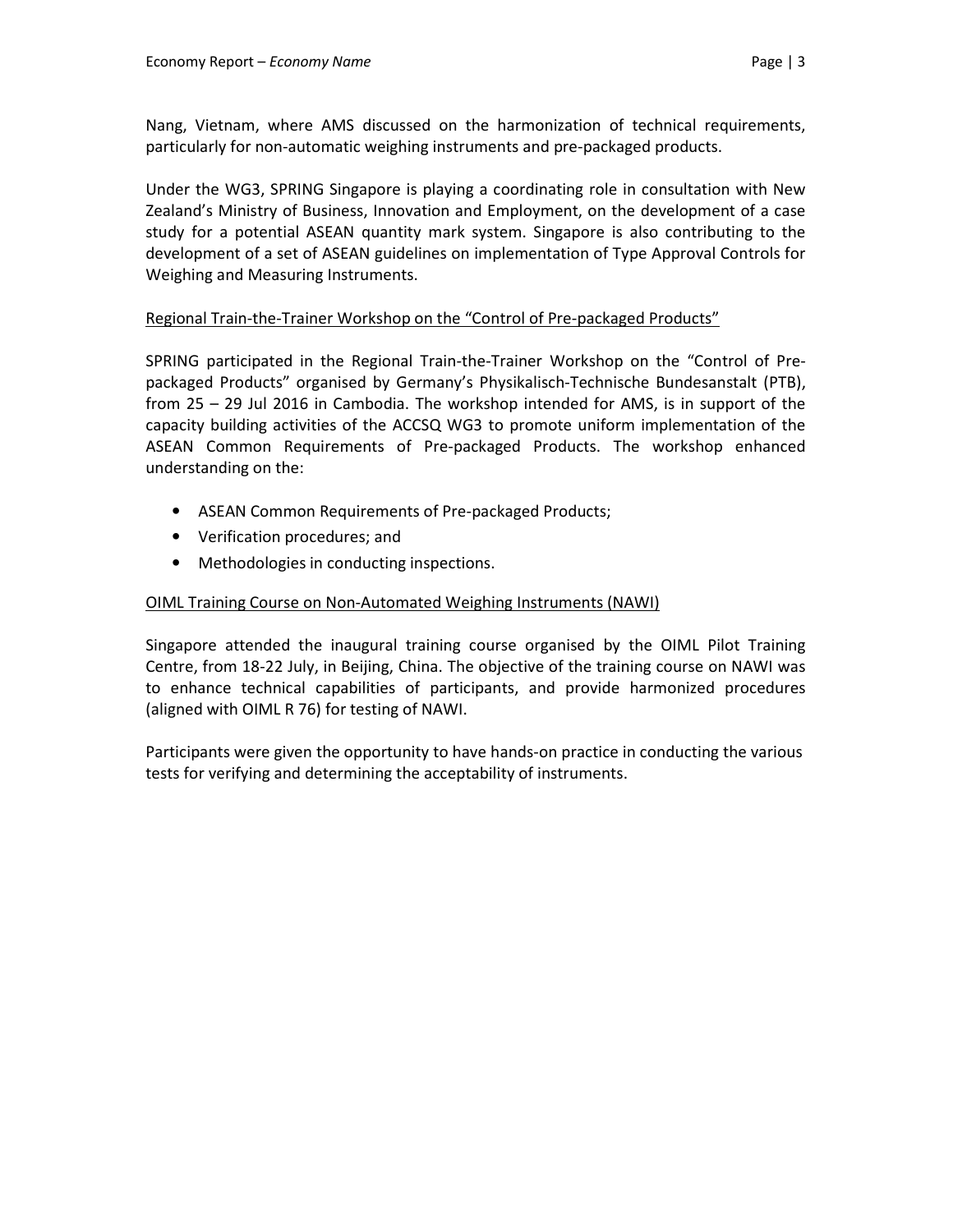# SECTION 2 – Key activities of 2015/16

# Working with industry

### Implementation of the International Maritime Organisation's Safety of Life At Sea (SOLAS) Regulations

SPRING Singapore worked with Singapore's regulator for maritime shipping, the Maritime Port Authority (MPA) on the regulation/verification of weighing and measuring instruments for fulfilment of SOLAS requirements. For obtaining the "verified gross mass" of containers as required under SOLAS, MPA has imposed a requirement for shippers to use equipment that comply with, and are verified in accordance with requirements of SPRING's Weights and Measures Programme.

#### Development of TR 48:2015 – Technical Reference on Bunker Mass Flow Metering

SPRING Singapore has contributed to the development of a new standard, TR 48:2015 on bunker quantity measurement, to specify the approval stages and acceptance test methods for Mass Flowmeter (MFM) systems installed on board bunker barges, as well as the processes for the handling, analysis and tracking of the MFM data.

The implementation of MFM systems for bunkering has presented significant improvements in productivity, reliability, and accuracy, as well as helped to increase port capacities to handle larger volumes of fuel transacted in Singapore waters.

The development of the TR 48 took about 5 years, and has been based on extensive trials and the expertise of various industry and government stakeholders.



### Singapore International Bunkering Conference (SIBCON) 2016

The SIBCON event was held from 4 - 7 Oct 16 in Singapore. The event aimed at engaging industry stakeholders through dialogues and networking sessions. Key highlights of the event included:

- (i) Effective risk management and post implementation challenges of TR48:2015 Technical Reference for Bunker Mass Flow Metering (TR48);
- (ii) Delivery of bunkers through Mass Flow Meter (MFM);
- (iii) Development of LNG bunkering standards; and
- (iv) Outlook of the marine fuel industry.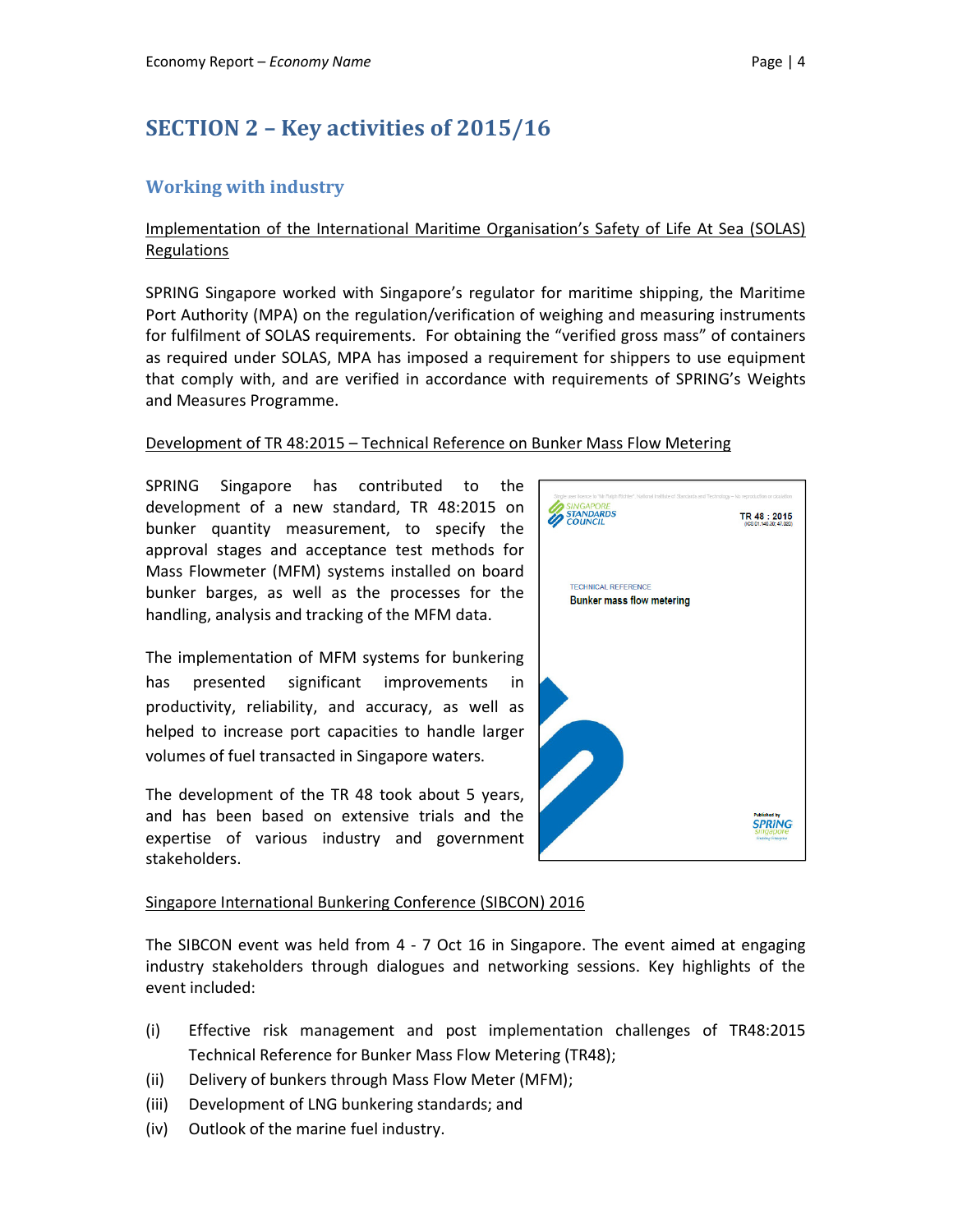### Protecting consumers

SPRING undertakes regular outreach and educational activities to raise traders' awareness of the requirements under the Weights and Measures Act and Regulations. For example, SPRING partners the trade associations (e.g. Singapore Jewellers Association, Singapore Pawnbrokers Association) to educate their members.



SPRING also works with the Consumers Association of Singapore (CASE) to raise consumer awareness on how to check that weighing and measuring instruments used by traders are providing accurate measurements. The annual CASE Carnival was held from 8-12 Mar 2016, where SPRING operated an exhibition booth to educate consumers on choosing safe products, and getting what they pay for when purchasing goods.